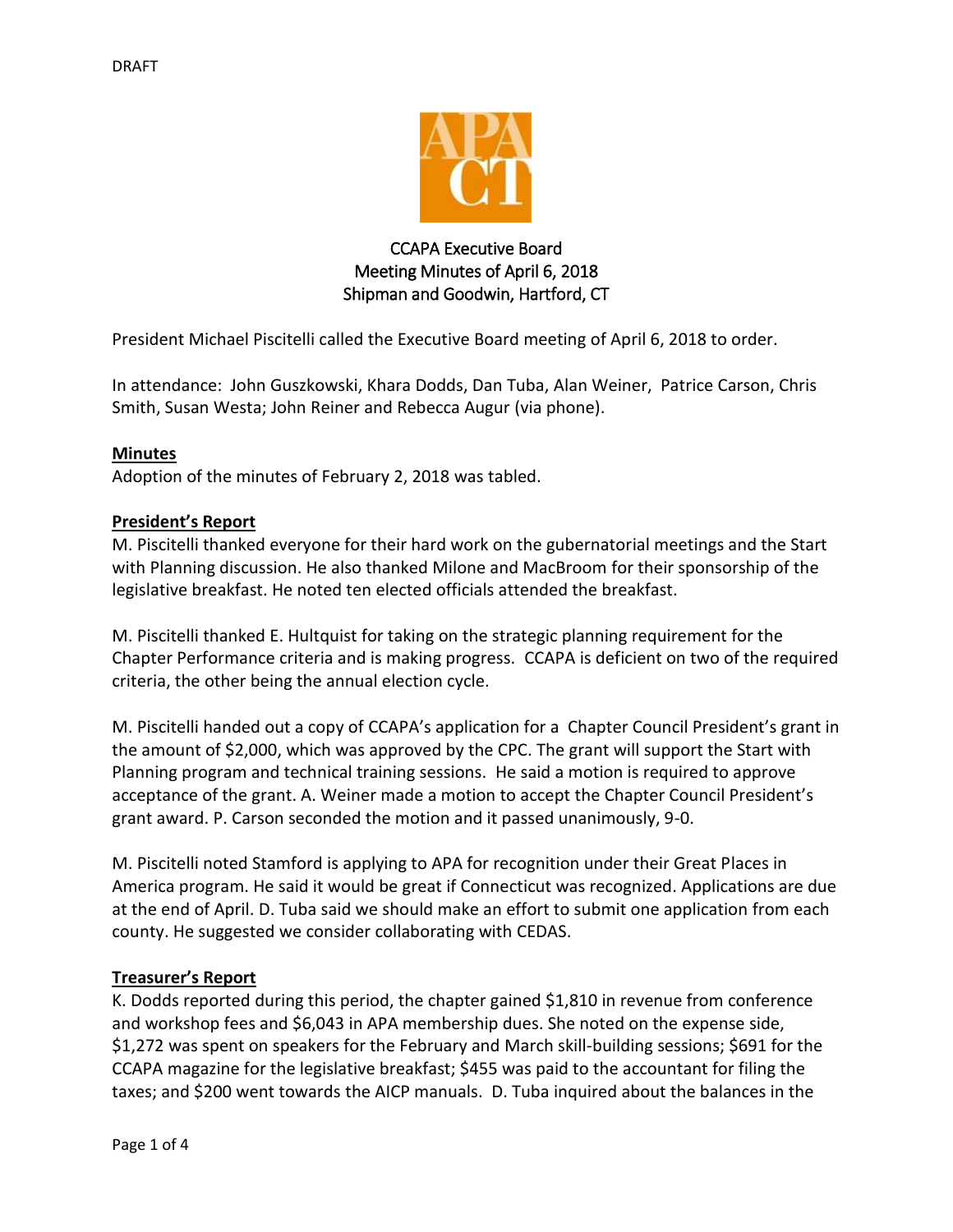banking accounts which are reported on the statements which are approximately \$26,000 in the CD and \$60,000 in the checking account.

#### **Discussion Topics**

#### **Legislative Breakfast**

J. Guszkowski gave an overview of the outcome of the breakfast. He said there was good attendance from planners and elected officials. He provided thoughts for the next breakfast such as conducting more personal outreach, getting elected officials there on time, and perhaps holding the breakfast in conjunction with the CCAPA Awards program. S. Westa commented the Chapter tried holding the breakfast with the awards program before and it didn't yield any better results. The Board discussed ways to improve the breakfast and how to get a better turnout.

#### **Bylaws Amendments**

There was a discussion on amending the bylaws in regards to language about chapter performance criteria and the election cycle. In regards to the election of officers, M. Piscitelli said the current cycle would run until January 1, 2020 in order to make it consistent with the 'annual cycle' that APA requires. C. Smith is working on the language.

#### **Committee Updates**

### **Communications**

R. Augur provided an update on the website conversion. She said the URL will change and reviewed the options, noting Connecticut.planning.org is a likely domain. The Board discussed the domain change. It was decided the Communications Committee should have the ability to change the domain at such time as deemed appropriate but to withhold the domain change until alternatives could be explored.

C. Smith moved the motion. P. Carson seconded and the vote passed unanimously, 9-0.

R. Augur said the Chapter will now be able to use APA's model for employment postings. There was general discussion regarding the employment postings and whether or not such postings should be free of charge.

D. Tuba moved to keep the employment posting at no charge. J. Guszkowksi seconded the motion and it passed unanimously, 9-0.

A. Weiner asked how the membership directory will be presented on the new website. R. Augur said that we would still have a PDF version for the directory on the website on a regional basis.

#### **Program**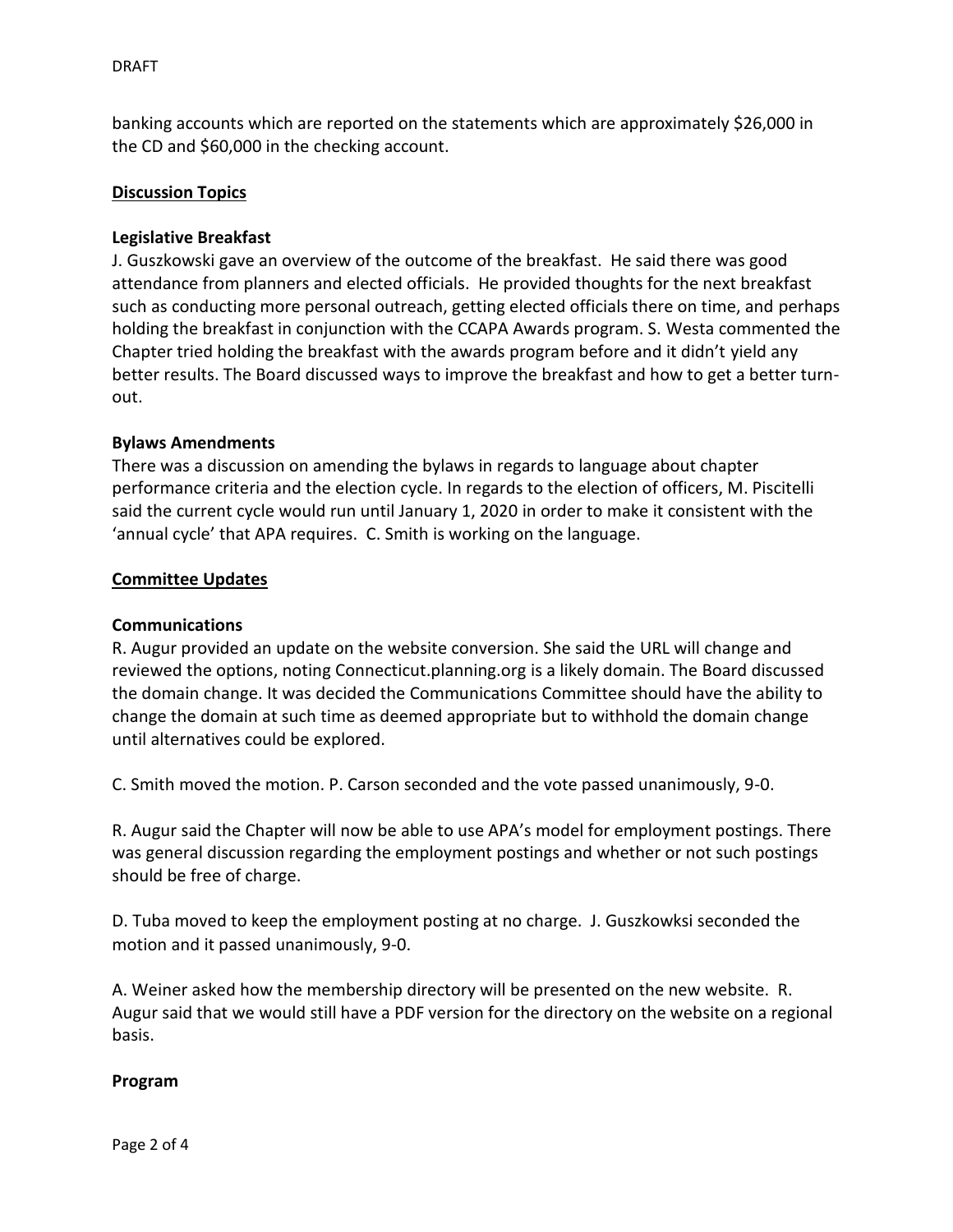M. Piscitelli presented a gift for S. Westa on behalf of the Board and thanked her for her dedication and service to the organization.

S. Westa reported the skill-building sessions have been successful. She reported 25 people are registered for the third skill-building session for April 6, 2018.

In terms of a replacement for her position, S. Westa suggested that a possible alternative to the filling of the PDO position would be to split the roll like Massachusetts does. She said the CM component of the roll is very important.

S. Westa reported that Hot Topics is coming up on June 8, 2018. It will be held at Goodwin College in an auditorium. She said the Chapter will save approximately \$1,000 on the cost by having it at Goodwin College. The agenda will include a legal update, CCAPA Chapter Meeting, legislative segment, lunch, possible FOI update, possible disability discussion, and the program will end with ethics.

# **Membership**

A. Weiner reported membership overall is steady. M. Piscitelli asked A. Weiner to take a look at members that are in APA Divisions.

# **Government Relations**

J. Guszkowksi reported Section 8-2 Fair Housing is being restructured, making it a necessity for municipalities to meet their affordable housing goals. He also reported he is going to try to arrange a meeting with candidates Harris and Griebel. There appears to be interest in the State Office of Planning for better coordination. He also noted the Committee is working on communicating with our membership about what's happening during the legislative session.

# **SNEAPA**

M. Piscitelli reported the SNEAPA Committee is in need of session submittals from Connecticut. At SNEAPA, he said we should highlight Start with Planning. D. Tuba said sessions should encourage participation and should avoid a "show and tell" which seems to be the typical style. E. Hultquist said she is working on coordinating the mobile workshop with UConn.

# **Other Business**

M. Piscitelli said the Diana Donald Scholarship Internship Program applications are due May 4, 2018. R. Phillips, K. Dodds, and A. Kenyon will be reviewing the applications. The current award recipient, Manchester, expects to complete their program in early summer.

The Board discussed streamlining notice requirements under 8-7d and dealing with variances in the shoreline area. Judge Berger will be speaking at the CT Bar event on June 19. The board also discussed the new movie, Little Pink House. This could be a future CCAPA event and/or social function.

# **Adjourn**

Page 3 of 4